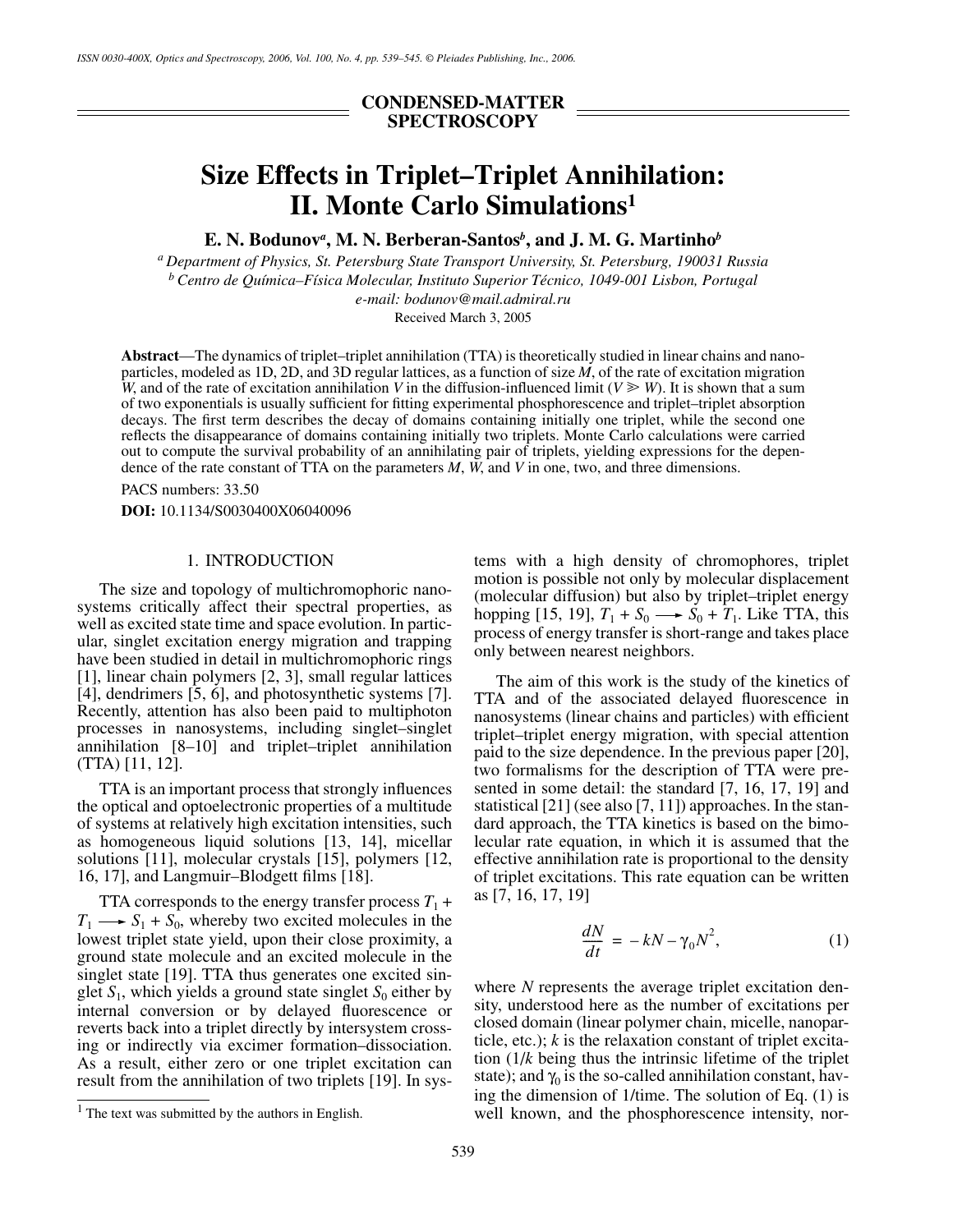malized to unity at  $t = 0$ ,  $I_p(t) = N(t)/N_0$ , can be written as a series:

$$
I_P(t) = \frac{1}{1 + \gamma_0 N_0 / k} e^{-kt} + \frac{\gamma_0 N_0 / k}{(1 + \gamma_0 N_0 / k)^2} e^{-2kt}
$$
  
+ 
$$
\frac{(\gamma_0 N_0 / k)^2}{(1 + \gamma_0 N_0 / k)^3} e^{-3kt} + \dots
$$
 (2)

A more general approach to the description of TTA is the so-called statistical approach, used by Paillotin et al. [21] (see also [7, 11]). In this approach, ensembles of closed domains (e.g., noninteracting polymer chains, micelles, or nanoparticles) are considered. After pulse excitation and singlet–triplet conversion, each domain contains, on the average,  $N_0$  triplet excitations. The distribution of excitations over domains is given by the Poisson distribution. There are two bimolecular excitation annihilation constants,  $\gamma^{(1)}$  and  $\gamma^{(2)}$ , corresponding to the disappearance of one or two triplets in the annihilation event. It is assumed that excitations in different domains cannot interact with each other. The overall annihilation constant is  $\gamma = \gamma^{(1)} + \gamma^{(2)}$ . After introducing the parameters  $r = 2k/\gamma$  and  $Z = N_0(1 + \gamma^{(2)}/\gamma)$ , the phosphorescence intensity  $I<sub>p</sub>(t)$  is given by [21]

$$
I_{P}(t) = \sum_{p=0}^{\infty} b_{p+1} \exp[-(p+1)(p+r)\gamma t/2]
$$
  
=  $b_{1}e^{-kt} + b_{2}e^{-\gamma t - 2kt} + b_{3}e^{-3\gamma t - 3kt}$   
+  $b_{4}e^{-6\gamma t - 4kt} + b_{5}e^{-10\gamma t - 5kt} + ...$ , (3)

where

$$
b_{p+1} = \sum_{m=0}^{\infty} \frac{(-1)^m (p+m)! Z^{p+m} (r+1+2p)}{p! m! (r+p+1)(r+p+2)...(r+p+1+p+m)}.
$$
 (4)

Note that parameters  $b_p$  are always positive.

Both Eqs. (2) and (3) are sums of exponentials in time; however, the arguments of the exponentials in Eq. (2) do not depend on the TTA constant γ, while the arguments of the exponentials in Eq. (3) are also functions of the TTA constant.

The dependence of coefficients  $b_p$  on  $r$  (a measure of the average number of triplet excitations per domain) was investigated in [20]. It was shown that the first two or three terms in Eq. (3) suffice to describe the experimental decay of phosphorescence. In general the series in Eq. (3) is rapidly convergent.

It was shown previously [21] that Eq. (3) is reduced to Eq. (2) in the limit  $r \rightarrow \infty$  (i.e.,  $2k/\gamma \rightarrow \infty$ ) by putting  $Z = N_0$  and  $\gamma = 2\gamma_0$ . This means that Eq. (1) is valid when the rate of bimolecular annihilation is much smaller than the unimolecular decay rate.

In comparison with the standard approach, the statistical approach is valid even for domains with small dimensions and large annihilation constants, which explains the dependence on  $\gamma$  of the decay constants in Eq. (3).

It was shown in the previous paper [20] that the form of the phosphorescence decay given by Eq. (3) has a simple interpretation. The first term corresponds to domains containing initially only one triplet, which therefore decay exponentially with the rate constant *k*. The second term reflects the disappearance of domains containing exactly two excitations. Each excitation decays individually with the rate constant *k* and they decay together with the rate constant γ. The third term is the decay of domains containing exactly three excitations. Each excitation decays individually with the rate constant *k* and they decay together with the rate constant 3γ. The numerical coefficient 3 before γ is the number of ways (in two- or three-dimensional cases) by which three excitations can meet in pair collisions. This number is equal to the number of pairs that can be formed from three elements (the binomial coefficient),  $C_3^2$ . The *n*th term in the series in Eq. (3) is the decay of domains containing exactly *n* excitations. Each excitation decays individually with the rate constant *k* and they decay together with the rate constant  $C_n^2 \gamma$ , where  $C_n^2 = n(n-1)/2$  is equal to the number of pairs that can be formed from *n* elements.

Like the standard approach, the statistical approach does not give any information on how the annihilation constant in a domain (polymer chain, nanoparticle, etc.) depends on the rate of excitation diffusion (i.e., the frequency of hops between nearest neighbor chromophores in the domain *W*), on the rate of nearest neighbor annihilation *V*, and on the size (for example, the number of segments *M* in a polymer chain) and dimension of the domain. To our knowledge, the first and only attempt to answer some of these questions was made in [22], for the case of a one-dimensional lattice and  $V = \infty$ . In the previous paper [20], the survival probability for an annihilating pair of triplets  $\rho_M^{(2)}(t)$  was introduced and a simple equation for its time dependence in 1D systems was derived. Based on the interpretation of the series in Eq. (3) and comparing the long time asymptote of  $\rho_M^{(2)}(t)$  with the second term of the series in Eq. (3), the dependence of the annihilation rate constant  $\gamma$  on the unit time probability of a jump between nearest neighbor sites *W* and on the size of a one-dimensional lattice (a chain) *M* was obtained,

$$
\gamma = \pi^2 W / M^2. \tag{5}
$$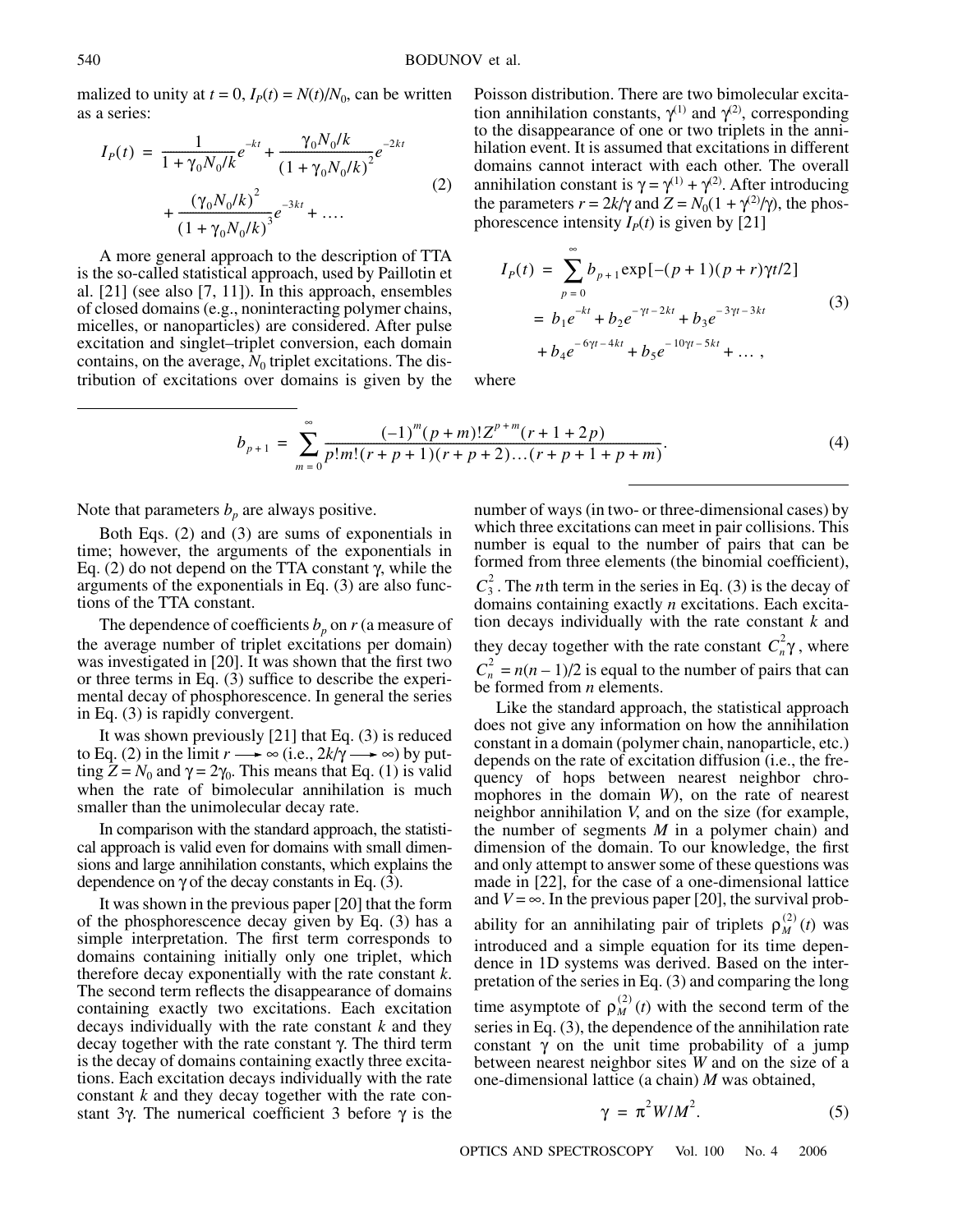In this paper, Monte Carlo calculations of the survival probability for an annihilating pair of triplets are carried out in 1D, 2D, and 3D cases (in Section 2). For the 1D case, the survival probability for an annihilating trio of triplets is also obtained. In Section 3, TTA delayed fluorescence kinetics are discussed. Finally, the main results are summarized in Section 4.

# 2. MONTE CARLO SIMULATIONS

### *A Linear Chain: Survival Probability for an Annihilating Pair of Triplets*

To confirm the obtained dependences, we carried out Monte Carlo (MC) simulations of the survival probability for an annihilating pair of excitations in the case of polymer chains of small sizes:  $M = 25, 50,$  and 100. Following the simulation procedure of Pearlstein [23], it was assumed that an excitation jumps between neighboring lattice sites with a rate *W* and that neighboring excitations annihilate with a rate *V*. The initial distribution of excitations in the chain was supposed to be homogeneous. The obtained kinetics is the result of averaging over 50000 trajectories of excitation motion in the one-dimensional lattice.

There are initial configurations for which the two excitations exist initially at nearest neighbor sites. Their relative number is  $(M - 1)/C_M^2 = 2/M$ . If  $V = \infty$ , these configurations decay instantaneously, so the overall decay begins not at unity but at 1 – 2/*M*.

From the MC simulations (Fig. 1a), it was obtained that, for sufficiently long times  $(\rho_M^{(2)}(t)exp(2kt) < 0.4)$ and in the case of an infinite rate of annihilation  $V = \infty$ , the function  $\rho_M^{(2)}(t)$  (*M* = 25, 50, 100) is exponential and is approximately equal to the long time asymptote  $\rho_M^{(2)}$ 

$$
\rho_M^{(2)}(t) \exp(2kt) = \frac{2^6}{\pi^4} \exp\left[-\pi^2 \frac{Wt}{M^2}\right], \quad \text{if} \quad \frac{Wt}{M^2} \gg 1, \text{(6)}
$$

obtained in [22]. The agreement between asymptote (6) and the MC simulations improves with increasing number of sites *M*.

MC simulations were also carried out for situations with  $V/W < \infty$ . It was found that, if  $V/W > 0.5$ , the decay function  $\rho_M^{(2)}(t)$  is approximately equal to that for  $V = \infty$ (Fig. 1b). Therefore, Eq. (5) is generally valid if  $V/W \ge 0.5$ .

# *A Linear Chain: Survival Probability for an Annihilating Trio of Triplets*

To obtain the correct time dependence of the third term in Eq. (3), the survival probability for an annihilating triplet of excitations  $\rho_M^{(3)}(t)$  was numerically obtained by MC simulation.

There are initial configurations for which two or even three excitations exist initially at nearest neighbor



**Fig. 1.** Survival probability for an annihilating pair of excitations in a linear lattice  $\rho_M^{(2)}(t)$  for  $V/W = \infty$  (a) and 0.5 (b). Exact solution [20, 22] (*1*) and Monte Carlo simulations: (*2*–*4*) *N* = 25, 50, and 100, respectively. Curves *2*, *3* in (a) and *3*, *4* in (b) practically coincide.

sites. Their relative number is  $(M - 1)(M - 2)/C_M^2$ 6/*M*. If  $V = \infty$ , these configurations decay instantaneously, so the overall decay begins not at unity but at  $1 - 6/M$ .

Using MC simulations, it was obtained that, at long times (when  $\rho_M^{(3)}(t) \exp(3kt) < 0.4$ ) and in the cases where  $V/W = \infty$  and 1, the function  $\rho_M^{(3)}(t)$  (*M* = 25, 50, 100) is exponential and is approximately equal to the asymptote (Fig. 2)

$$
\rho_M^{(3)}(t) \exp(3kt) \approx 0.5 \exp\left(-52 \frac{Wt}{M^2}\right).
$$
 (7)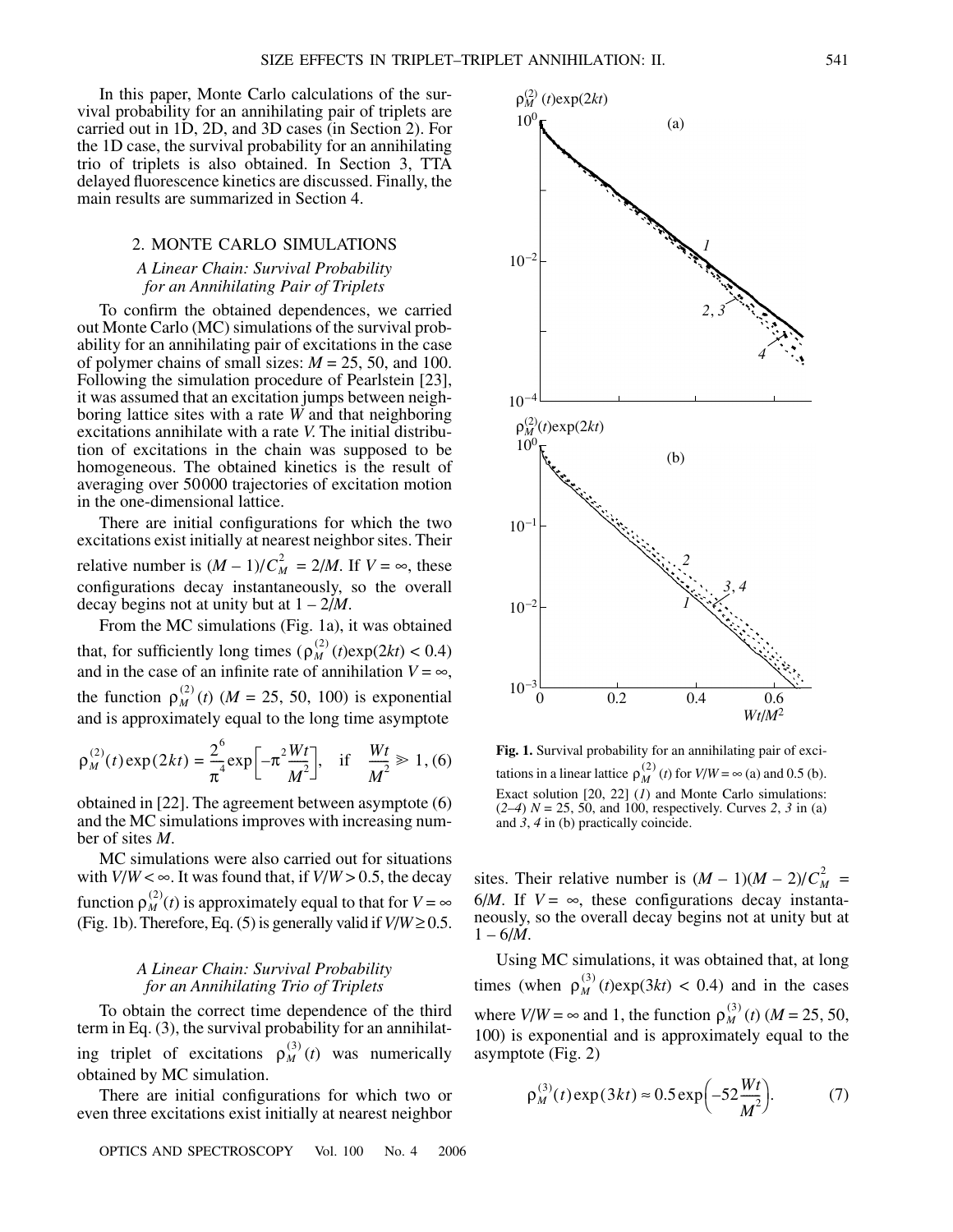

**Fig. 2.** Survival probability for an annihilating triplet of excitations on a linear lattice  $\rho_M^{(3)}(t)$  for  $V/W = \infty$  and 1. (*1*-3)  $\rho_M^{(3)}(t)$  with  $V/W = \infty$  and  $N = 25, 50, \text{ and } 100,$ respectively. For  $V/W = 1$  and  $N = 25, 50,$  and 100, the corresponding curves practically coincide with curve *3*.  $\rho_M^{(2)}$  (*t*)exp(2*kt*) is also shown for comparison (curve 4).

In comparison with Eq. (6), the numerical coefficient near *Wt*/*M*<sup>2</sup> has increased by more than five times (from  $\pi^2$  to 52). This is understandable as, on the average, each of the three excitations can freely move along a section of the chain of size *M*/3. After collision, one or two excitations disappear and therefore, to a first approximation, the motion of every excitation is equivalent to motion along a chain of smaller length, *M*/3. Two such chains contain a quencher at one end and the third chain contains quenchers at both ends. Since trio decay function (7) decreases very rapidly with time, only the two first terms of the series in Eq. (3) are needed for fitting TTA observables in linear polymer chains.

#### *A Square Lattice: Survival Probability for an Annihilating Pair of Triplets*

The TTA rate constant should also be influenced by the dimensionality of the domain. Let the domain be a square lattice (e.g., a polymer monolayer) having *L* sites  $(L = M \times M)$ . It is assumed that (i) excitation motion occurs by jumps between neighboring lattice sites with a unit time probability *W*, (ii) when two excitations are at neighboring sites they annihilate with a unit time probability *V*, and (iii) the initial distribution of excitations in the lattice is homogeneous.

There are initial configurations for which two excitations exist initially at nearest neighbor sites. Their relative number is  $2M(M-1)/C_{M^2}^2 = 4/[M(M-1)]$ . If  $V = \infty$ ,



**Fig. 3.** Survival probability for an annihilating pair of excitations in a square lattice  $\rho_M^{(2)}(t)$  for  $V/W = \infty$  (a) and 10 (b). Monte Carlo simulations: (*1*–*4*) *N* = 5, 10, 20, and 40, respectively. Curves *1*, *2*, *3* (a) and *1*, *2* (b) practically coincide.  $\rho_M^{(2)}$ 

these configurations decay instantaneously, so the overall decay begins not at unity but at  $1 - 4/[M(M-1)]$ .

The kinetics obtained by MC simulation (for  $M = 5$ , 10, 20, and 40) are a result of averaging over 50000 trajectories of excitation motion over the lattice sites. Simulations show (Fig. 3) that the survival probability for an annihilating pair of excitations on a square lattice

 $\rho_M^2(t)$  is exponential and can be written as

$$
\rho_M^{(2)}(t) \exp(2kt)
$$
  
=  $A_{sq} \exp \left[ -B_{sq} \frac{Wt}{M^2 (2 \ln M - 1 + 1/\sqrt{M})} \right]$  (8)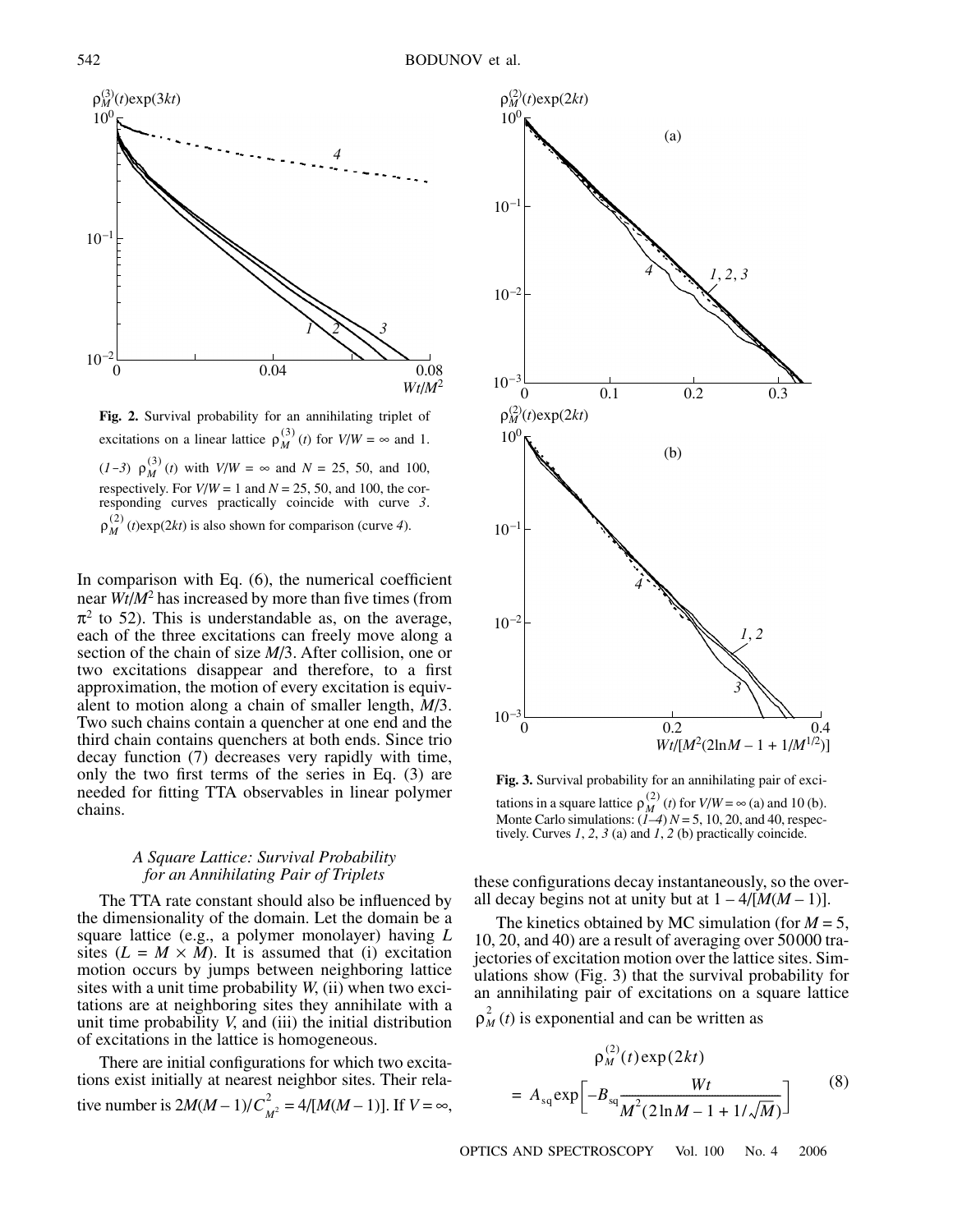for  $10 < V/W < \infty$ . The parameter  $A_{\rm{sa}}$  is

$$
A_{\text{sq}} = 0.86 \pm 0.01. \tag{9}
$$

The dependence of the parameter  $B_{\text{sq}}$  on  $V/W$  is shown in Fig. 4 and can be approximated by

$$
B_{\text{sq}} = \frac{20.7(V/W)^{1.5}}{2.65 + (V/W)^{1.5}} \pm 0.2. \tag{10}
$$

The dependence of the pair survival probability  $\rho_M^{(2)}(t)$ on *W* and *M* is confirmed by simple analytical considerations. For this purpose, let us replace the square lattice by a continuous two-dimensional circle with radius  $R \approx Ma$ , where *a* is the distance between nearest neighbor sites in the lattice. Excitations move diffusively over this medium with a diffusion constant  $D \approx Wa^2$ . Let the first excitation be immobile and located at the center of the circle. The evolution of the second excitation obeys the diffusion equation

$$
\frac{\partial}{\partial t}\rho(r,t) = D\frac{1}{r}\frac{\partial}{\partial r}r\frac{\partial}{\partial r}\rho(r,t)
$$
(11)

with initial and boundary conditions  $\rho(r, t) = 1/S$  (*S* being the area of the circle),  $\rho(a, t) = 0$  ( $V = \infty$ ), and  $\partial \rho / \partial r |_{r=R} = 0$ . Let us look for a solution of Eq. (11) in the form  $\rho(r, t) = \exp(-C_{\text{sq}}t)\rho_{\text{st}}(r)$ , where  $C_{\text{sq}}$  is a constant. This function gives an exponential decay  $\rho_M^{(2)}(t)$ ,  $\rho_M^{(2)}(t) = 2\pi \int_S \rho(r, t) r dr \propto \exp(-C_{\text{sq}}t)$ , and describes

the survival probability at long times. After introducing the function  $\rho(r, t)$  into Eq. (19), we get

$$
-C_{\rm sq}\rho_{\rm st}(r) = D\frac{1}{r}\frac{\partial}{\partial r}r\frac{\partial}{\partial r}\rho_{\rm st}(r). \tag{12}
$$

The integration of the left- and right-hand sides of this equation over *r* gives

$$
C_{\text{sq}} = \frac{2\pi a D \frac{\partial}{\partial r} \rho_{\text{st}}(r)|_{r=a}}{2\pi \int_{a} \rho_{\text{st}}(r) r dr}.
$$
 (13)

One can check that the solution of Eq. (12) for small *r*  $(\text{near } a)$  is  $\rho_{st}(r) \propto \ln(r/a)$ . To a first approximation, this solution can be used for all possible values of  $r (a < r <$ *R*). Inserting this solution into Eq. (13), we get

$$
C_{\text{sq}} = \frac{4D}{a^2 - R^2 + 2R^2 \ln(R/a)}.
$$
 (14)

Taking into account that  $a \le R$  and  $R \approx Ma$ ,  $D \approx Wa^2$ , we obtain

$$
C_{\text{sq}} \approx \frac{4W}{M^2 (2\ln M - 1)}.\tag{15}
$$

OPTICS AND SPECTROSCOPY Vol. 100 No. 4 2006



**Fig. 4.** Survival probability for an annihilating pair of excitations in a square lattice. Dependence of the parameter  $B_{\rm{sa}}$ on *V*/*W*. Circles correspond to Monte Carlo simulations, and the solid line is the approximation given by Eq. (10).

Comparison of Eqs. (8) and (15) shows an almost identical dependence on *M*. The last term in the denominator of Eq. (8) was added for better precision.

Thus, in a two-dimensional lattice, the dependence of the pair TTA constant  $\gamma_{sq}$  on *M*, *W*, and  $V(10 < V/W <$  $\infty$ ) is, according to Eqs. (8) and (10),

$$
\gamma_{\text{sq}} = \frac{20.7(V/W)^{1.5}}{2.65 + (V/W)^{1.5} M^2 (2 \ln M - 1 + 1/\sqrt{M})}.
$$
 (16)

#### *A Cubic Lattice: Survival Probability for an Annihilating Pair of Triplets*

Consider now TTA in three-dimensional domains. Let the domain be a cubic lattice having *L* sites  $(L = M \times$  $M \times M$ ). As before, it is assumed that (i) excitation motion occurs by jumps between neighboring lattice sites with a unit time probability *W*, (ii) when two excitations are at neighboring sites they annihilate with a unit time probability  $F$ , and (iii) the initial distribution of excitations in the lattice is homogeneous.

MC simulations averaged over 20000 trajectories for  $M = 5$ , 10, and 15 and carried out for different values of *V* show (Fig. 5) that the survival probability for an annihilating pair of triplets in a cubic lattice  $\rho_M^2(t)$  is exponential and can be written as

$$
\rho_M^{(2)}(t) \exp(2kt) = A_{\rm cub} \exp\left[-B_{\rm cub} \frac{Wt}{M^3}\right] \tag{17}
$$

for  $1 < V/W < \infty$ . The parameter  $A_{\text{cub}}$  is almost constant for the values of the parameter *V* tried and is

$$
A_{\rm cub} = 0.96 \pm 0.02. \tag{18}
$$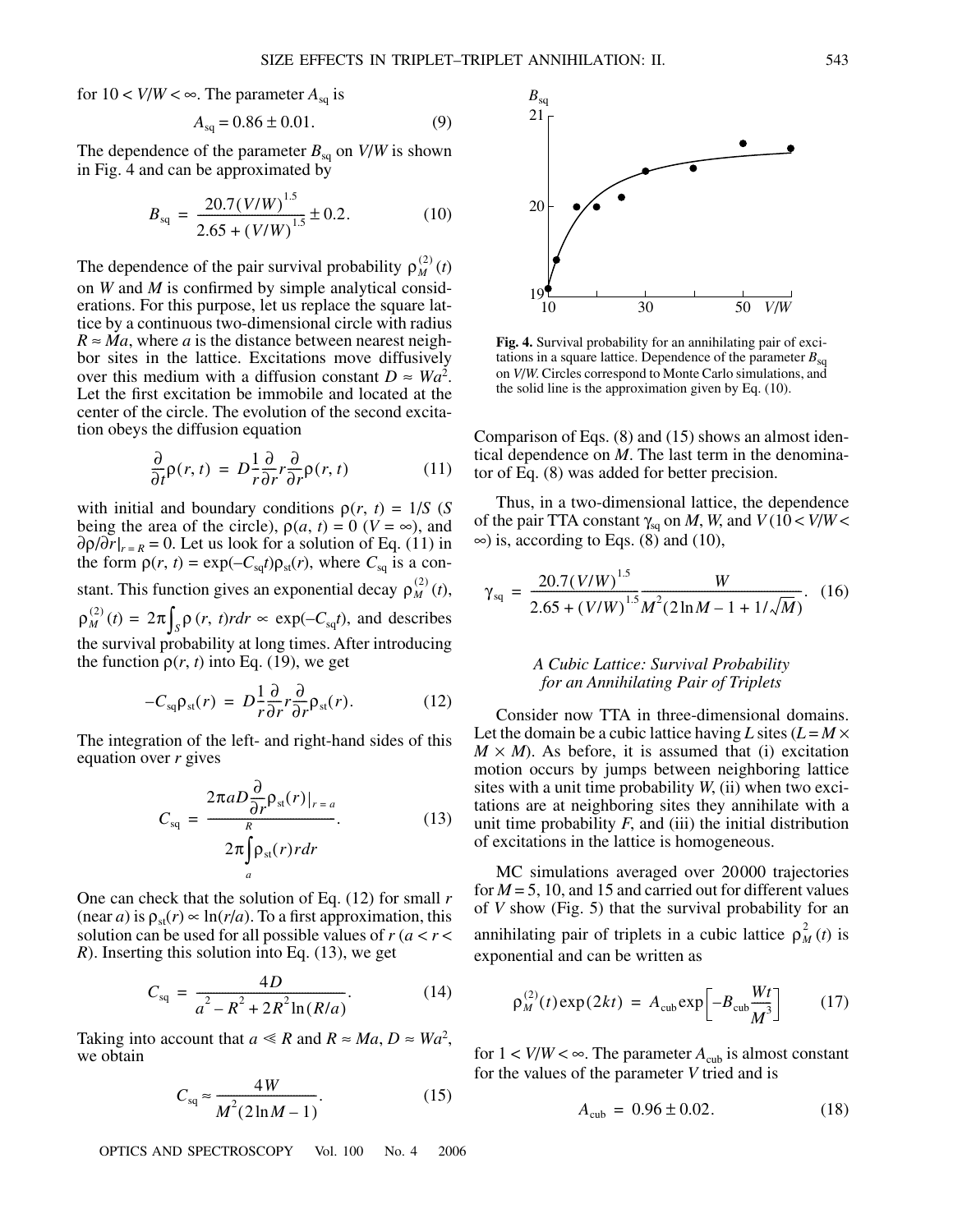

**Fig. 5.** Survival probability for an annihilating pair of excitations in a cubic lattice  $\rho_M^{(2)}(t)$ : (a)  $V/W = \infty, M = 5$  (1), 10 (*2*), and 15 (*3*); (b) *V*/*W* = ∞ (*1*), 10 (*2*), 5 (*3*), and 1 (*4*, *5*) (curve  $4, M = 10$  and 15; curve  $5, M = 5$ ).



**Fig. 6.** Survival probability for an annihilating pair of triplet excitations on a cubic lattice. Dependence of the parameter *B*<sub>cub</sub> on *V*/*W*. Circles correspond to Monte Carlo simulations and the solid line is the approximation given by Eq. (19).

The dependence of the parameter  $B_{\text{cub}}$  on the rate of TTA is shown in Fig. 6. Its values can be approximated by the equation

$$
B_{\rm cub} = \frac{19.5(V/W)^{0.93}}{2 + (V/W)^{0.93}} \pm 0.5.
$$
 (19)

The dependence of the survival probability  $\rho_M^{(2)}(t)$ on *W* and *M* is confirmed by simple analytical considerations. For this purpose, let us replace the square lattice by a continuous three-dimensional sphere with a radius  $R \approx (La^{3})^{1/3} = Ma$ , where *a* is the distance between nearest neighbor sites in the lattice. Excitations are allowed to diffuse over this medium with a dif-

fusion constant  $D \approx Wa^2$ . Let the first excitation be immobile and located at the center of the sphere. The evolution of the second excitation obeys the diffusion equation

$$
\frac{\partial}{\partial t}\rho(r,t) = D\frac{1}{r^2}\frac{\partial}{\partial r}r^2\frac{\partial}{\partial r}\rho(r,t),\tag{20}
$$

with initial and boundary conditions  $\rho(r, t) = 1/V_0$  ( $V_0$ ) being the volume of the sphere),  $\rho(a, t) = 0$  (*V* = ∞), and  $d\rho/dr|_{r=R} = 0.$ 

Let us look for a solution of Eq. (20) in the form  $\rho(r,$  $t$ ) = exp( $-C_{\text{cub}}t$ ) $\rho_{\text{st}}(r)$ , where  $C_{\text{cub}}$  is a constant. This function gives an exponential decay of  $\rho_M^2(t)$ ,  $\rho_M^2(t) =$  $(4\pi) \rho(r, t) r^2 dr \propto \exp(-C_{\text{cub}}t)$ , and describes the asymptote of the survival probability at long times. After introducing the function  $\rho(r, t)$  into Eq. (20), we get

$$
-C_{\rm cub}\rho_{\rm st}(r) = D\frac{1}{r^2}\frac{\partial}{\partial r}r^2\frac{\partial}{\partial r}\rho_{\rm st}(r). \tag{21}
$$

The integration of the left- and right-hand sides of this equation over distances gives

$$
C_{\rm cub} = \frac{4\pi a^2 D \frac{\partial}{\partial r} \rho_{\rm st}(r)|_{r=a}}{4\pi \int_{a} \rho_{\rm st}(r) r^2 dr}.
$$
 (22)

One can check that the solution of Eq. (21) for small *r* (near *a*) is  $\rho_{st}(r) \propto F(1 - a/r)$ , where *F* is a constant. To a first approximation, this solution can be used for all values of  $r$  ( $a < r < R$ ). Inserting this solution into Eq. (22), we get

$$
C_{\rm cub} \approx \frac{3Da}{R^3},\tag{23}
$$

where we took into account that  $a \ll R$ . In this way, as  $R \approx Ma$ ,  $D \approx Wa^2$ , we obtain

$$
C_{\rm cub} \approx \frac{3W}{M^3}.\tag{24}
$$

Comparison of Eqs. (17) and (24) shows an identical dependence on *M* and *W*.

Thus, in a three-dimensional lattice, the dependence of the TTA constant  $\gamma_{\text{cub}}$  on *N*, *W*, and  $V(1 \leq \bar{V}/W \leq \infty)$ is given by the equation

$$
\gamma_{\rm cub} = \frac{19.5(V/W)^{0.93} W}{2 + (V/W)^{0.93} M^3}.
$$
 (25)

#### 3. DELAYED FLUORESCENCE

Only domains containing two or more excitations contribute to the kinetics of delayed fluorescence. As

OPTICS AND SPECTROSCOPY Vol. 100 No. 4 2006